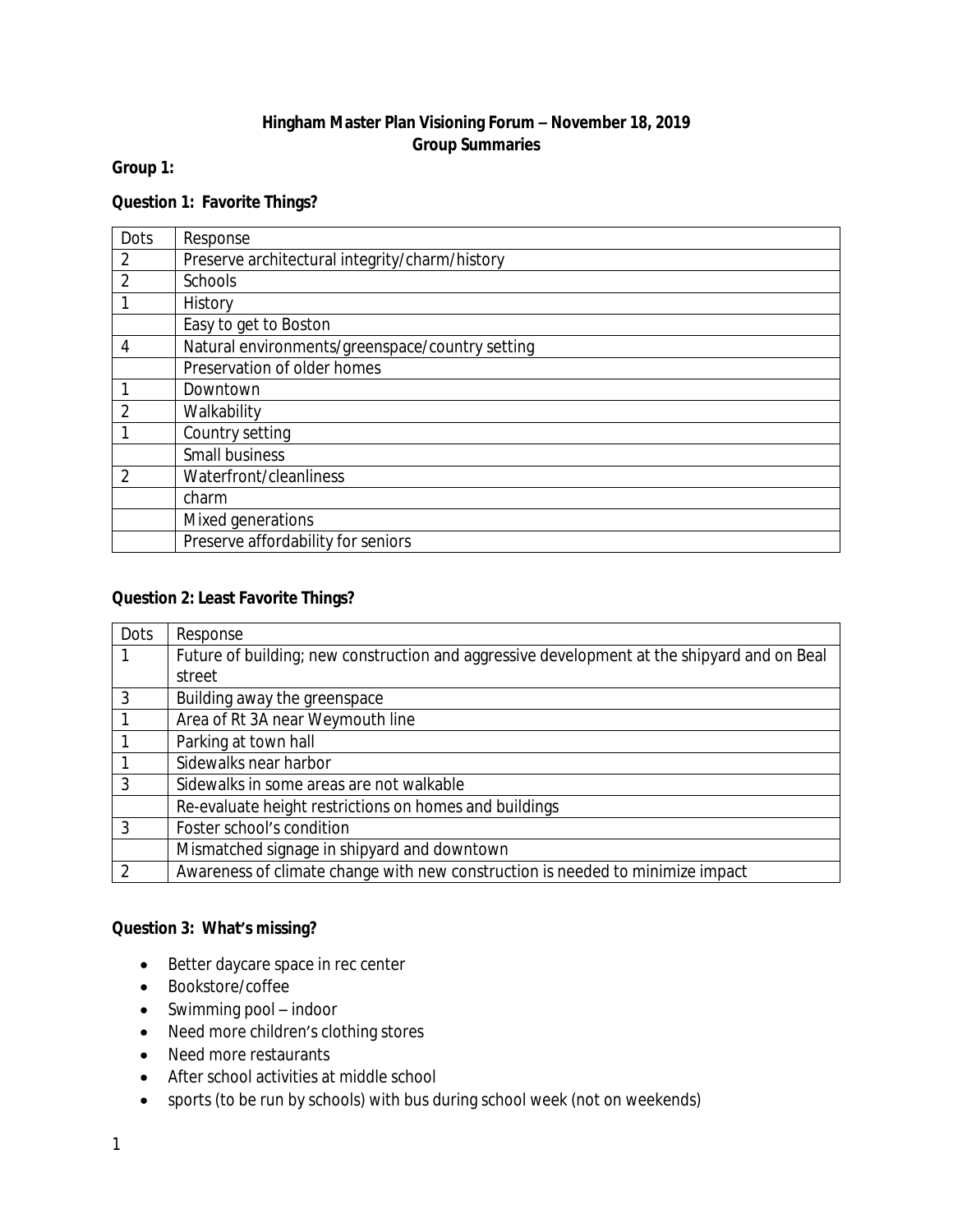## **Question 4: Opportunities & Challenges?**

Opportunities:

- climate change new guidelines for construction; reducing impact of carbon footprint; increase composting and recycling; have recycling cans available; have car charging stations in town
- increase walkability and bike ability
- getting people to use clean energy for homes/incentives/education
- water supply
- green space/trees
- be conscious of paint for crosswalks (slippery when wet)

Challenges:

- affordable housing/placement and design
- better relationship with departments building, trustees, historic to preserve and better use greenspace
- lack of sewer in south Hingham to support economic development
- Sewer pipes in north Hingham are old and may not be constructed in such a way to tolerate sea level rise and groundwater levels increasing.

### **Question 5: one thing to improve Hingham**

| Dots | Response                                                                              |
|------|---------------------------------------------------------------------------------------|
|      | New foster school                                                                     |
|      | Reduce carbon footprint of Public Buildings and incentivize homeowners to do the same |
|      | Improve walkability/sidewalks and bike ability                                        |
|      | Better use of town hall                                                               |
|      | Stop building and look at better uses for already available space                     |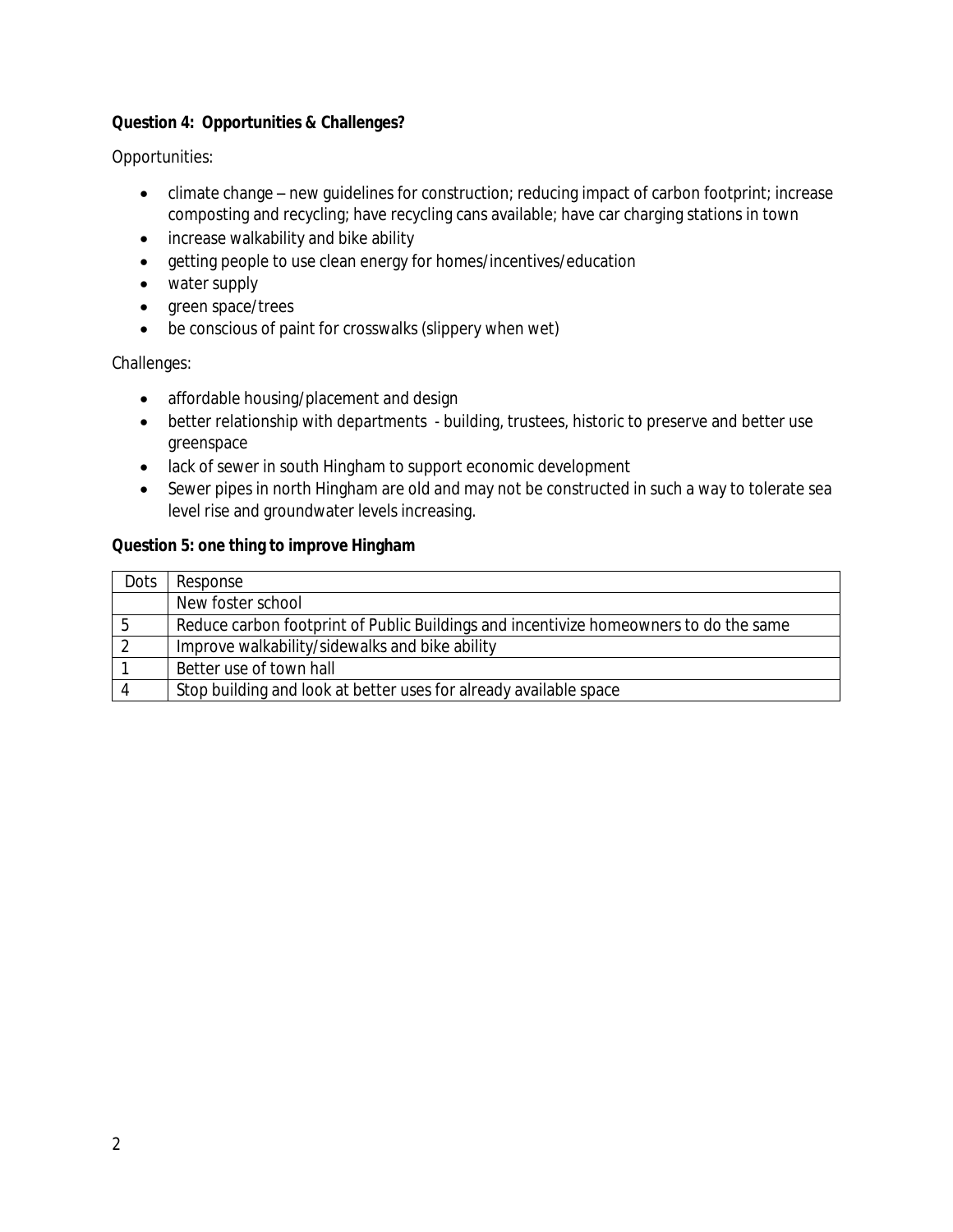## **Group 2**

# **Question 1: Favorite Things?**

| Dots           | Response                                            |
|----------------|-----------------------------------------------------|
| 6              | Space, nature, trees                                |
| 2              | Walking - sidewalks                                 |
|                | People - culture of volunteerism                    |
| 8              | Ocean, coastline, water sports                      |
| 5              | Historic aspects                                    |
|                | Square - it's community feeling                     |
|                | <b>Town Pride</b>                                   |
|                | Everything - all services are here                  |
|                | Spread of economic levels in town                   |
|                | safety                                              |
| 4              | Great schools                                       |
| 5              | Open Space - places to hike                         |
| $\overline{2}$ | Public transportation access (especially to Boston) |

**Question 2: Least Favorite Things?**

| Dots           | Response                                                                                    |
|----------------|---------------------------------------------------------------------------------------------|
| 4              | Lack of diversity                                                                           |
| 5              | traffic                                                                                     |
|                | Overdevelopment                                                                             |
|                | Elitism                                                                                     |
|                | No good beach                                                                               |
|                | Lack of safety (traffic) - how folks drive                                                  |
| 3              | Lack of Housing/jobs - for folks with special needs (disabilities), seniors, disabled youth |
| 2              | Senior center is too small                                                                  |
| 3              | Lack of adequate special education services in school                                       |
|                | Need a pool                                                                                 |
|                | Lack of a master plan                                                                       |
| $\overline{2}$ | Lack of financial growth - especially commercial                                            |
| 3              | Lack of preventative maintenance of town facilities                                         |
| 3              | Lack of town facilities manager                                                             |
|                | Concern about rising taxes                                                                  |
| 4              | Town engineer needed - an actual engineer                                                   |
|                | Lack of strong commercial tax base                                                          |
| 5              | Inadequate financing of schools                                                             |

# **Question 3: What's missing?**

- Disabilities Commission
- Boys & Girls Club
- Capital Commission looking at all large projects
- Continuing Ed programs
- Kids in Action at all elementary schools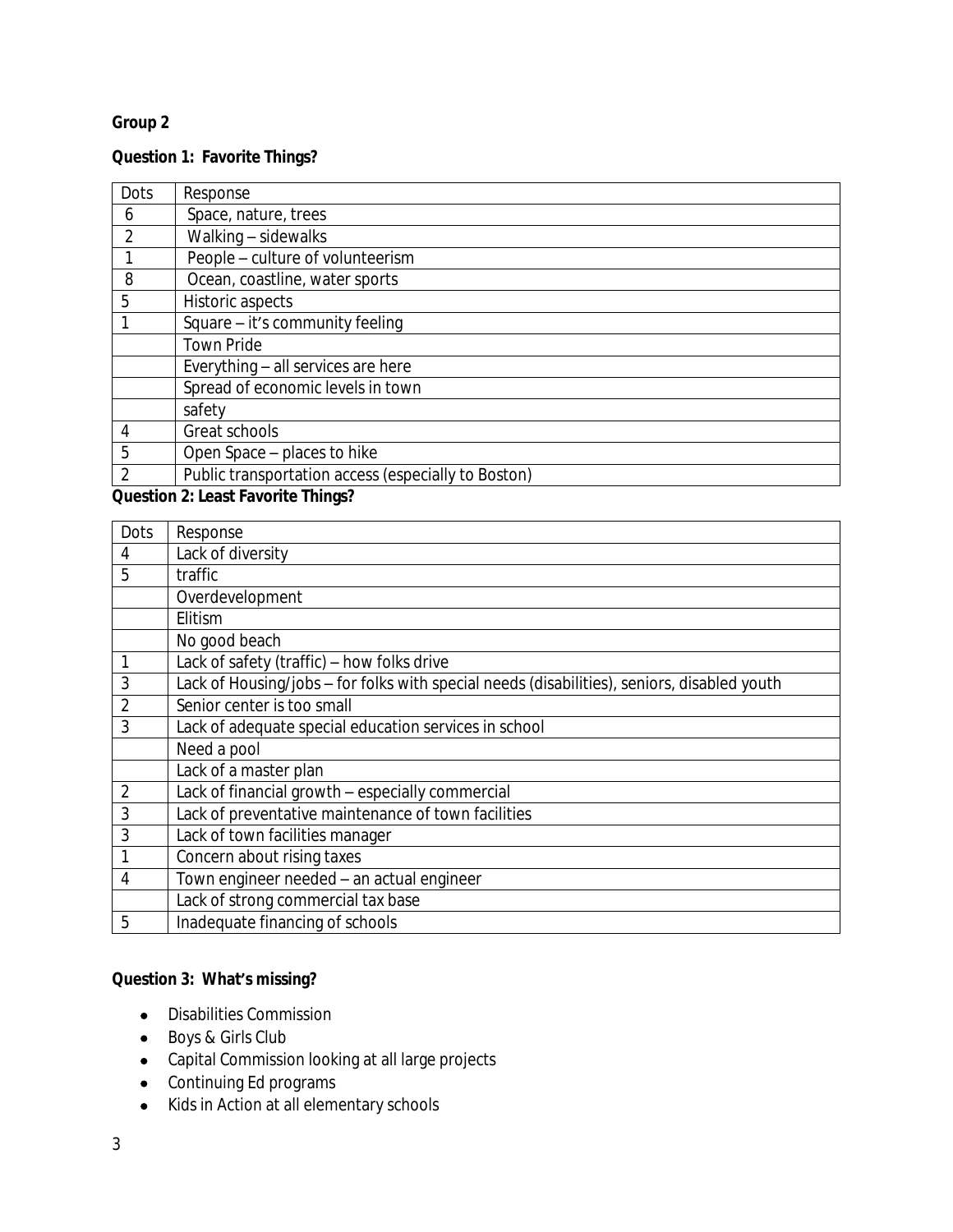- Forest management plan and program
- Vo-tech training for our kids
- Stronger sense of community
- More unified HS sports teams
- Indian restaurant
- Climate resiliency planning
- More town hiring of people with disabilities
- Mapping town priorities to the Master Plan
- Renovated library
- Separate police station

#### **Question 4: Opportunities & Challenges?**

#### **Opportunities**

- Residents generous have deep pockets and good will for fundraising
- Harbor revival
- Engaged talented citizens
- Lots of green space
- Rich history
- Boston proximity
- Self-directed affordable housing planning

#### **Challenges**

- Development not in tune with Town character and there is great pressure for overdevelopment
- Resistance to real zoning changes
- Deferred maintenance of town facilities
- Keeping taxes in check, keeping Hingham affordable
- Aging population
- Climate change at the harbor
- More demand for moorings than we can accommodate
- Road conditions

#### **Question 5: one thing to improve Hingham**

| Dots | Response                                       |
|------|------------------------------------------------|
|      | Manage traffic                                 |
|      | Hire town engineer and facilities manager      |
|      | Find additional revenue to better fund schools |
|      | More programming for special needs kids        |
|      | Plan for affordable housing                    |
|      | Less development                               |
|      | Development comprehensive facilities plan      |

#### **Group 3**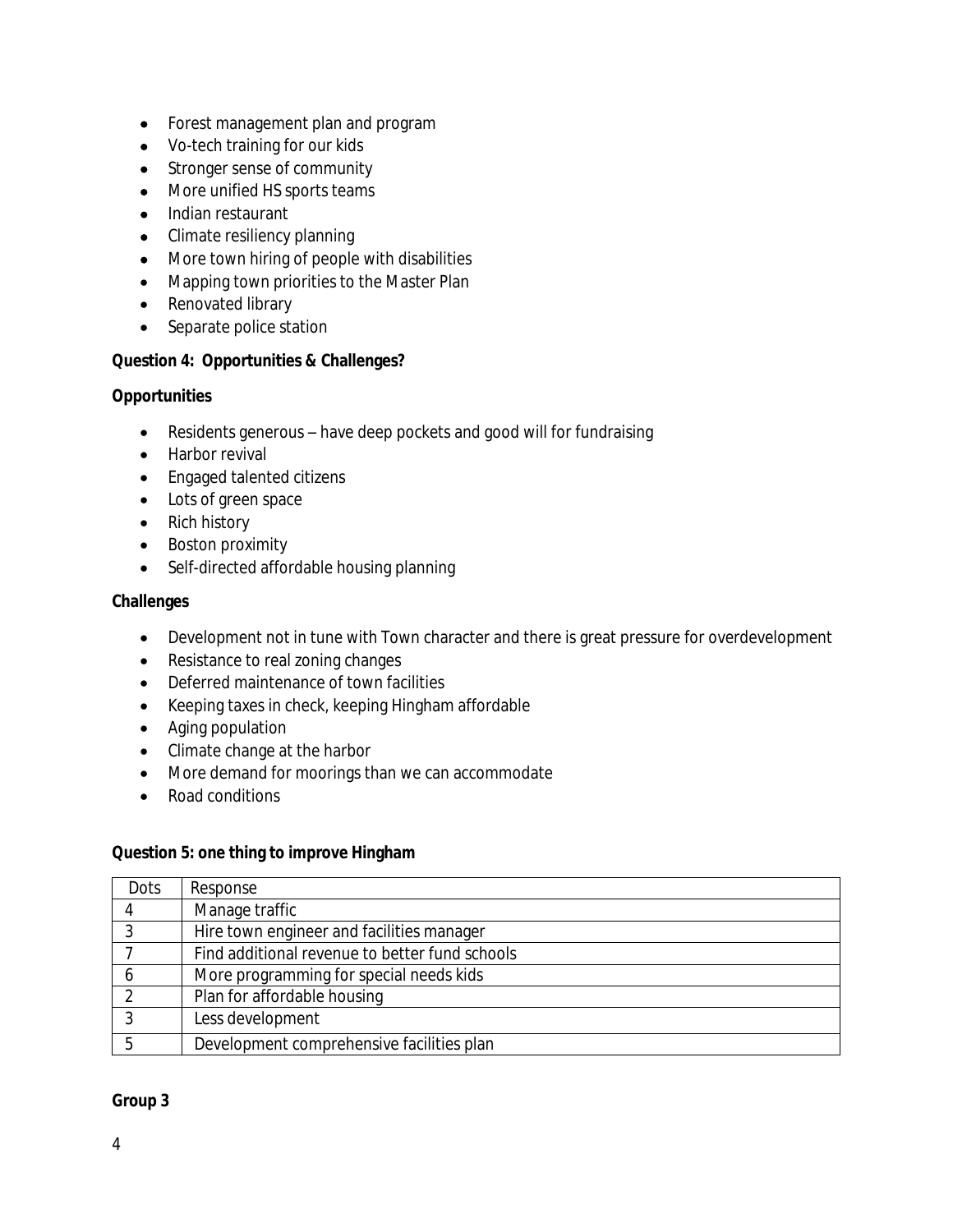### **Question 1: Favorite Things?**

| Dots           | Response                                               |
|----------------|--------------------------------------------------------|
| 3              | Worlds End                                             |
| 4              | History - preservation; town values preservation       |
|                | Downtown - Christmas in the square, shops, restaurants |
| 8              | Schools                                                |
|                | Volunteerism                                           |
| $\overline{2}$ | Ocean - harbor, wompatuck, open space                  |
| $\overline{2}$ | South Shore Country Club                               |
| $\mathfrak{D}$ | <b>Closeness to Boston</b>                             |
|                | Commuter boat                                          |
|                | Highway access on Rt 3                                 |
| 5              | Hingham Light and their responsiveness                 |
|                | Strong neighborhoods and sense of community            |

## **Question 2: Least Favorite Things?**

| Dots          | Response                                                                               |
|---------------|----------------------------------------------------------------------------------------|
| 5             | Traffic, problem intersections                                                         |
| 4             | Development: strain on resources; strain on open space; spread out development         |
|               | Sidewalks – need more – south Hingham, crow point, free street                         |
|               | Condition of Foster elementary                                                         |
| 4             | Sscc pool                                                                              |
|               | Lack of Diversity (population)                                                         |
|               | More policing needed to have Improved safety (open space, parks)                       |
| $\mathcal{D}$ | More fields/better maintenance of fields at schools (master fields use and maintenance |
|               | schedule needed)                                                                       |
|               | Underutilized land, DPW & Lighting Plant                                               |
|               | School budget funding increase is needed                                               |

## **Question 3: What's missing?**

- Trash pickup
- Town pool (indoor/outdoor bubble)
- Free full day kindergarten
- No booster fees
- More town rec facilities especially indoors in winter time
- Parking
- Annual town fireworks
- Town owned hockey rink
- Elderly housing (affordable)
- Full year weekend commuter boat service as well as late night commuter boat service
- Ethics board

## **Question 4: Opportunities & Challenges?**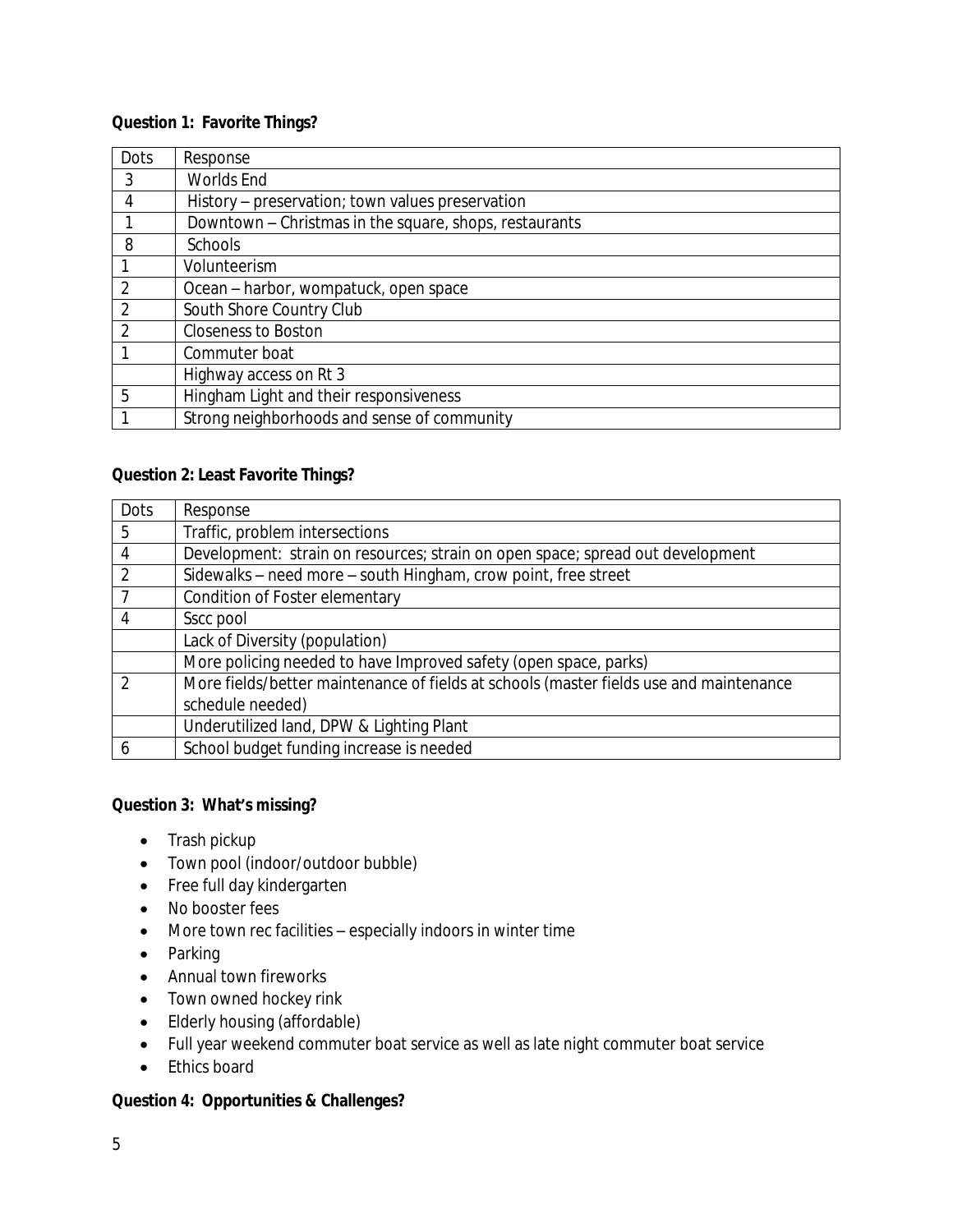- Accommodating development
- Impact to schools
- Infrastructure stress
- Funding for Foster School
- What happens if foster school fails? There is a lack of funding but also structural issues at Foster
- Potential need for tax increase
- Impact of climate change and sea level rise
- Traffic management need to take into account population growth and density
- More environmental consciousness is needed
- Compressor station is bad for the environment

### **Question 5:- one thing to improve Hingham**

| Dots | Response                                                            |
|------|---------------------------------------------------------------------|
|      | More citizen participation and town involvement                     |
| 13   | More school funding                                                 |
|      | Better transportation and better access into and out of Hingham     |
|      | Town shuttle for all ages - all over Hingham stopping at key places |
|      | Better access to town facilities, middle school, gyms, buildings    |
| Q    | Combine new facility projects, better planning use of funding       |
|      | Better traffic control                                              |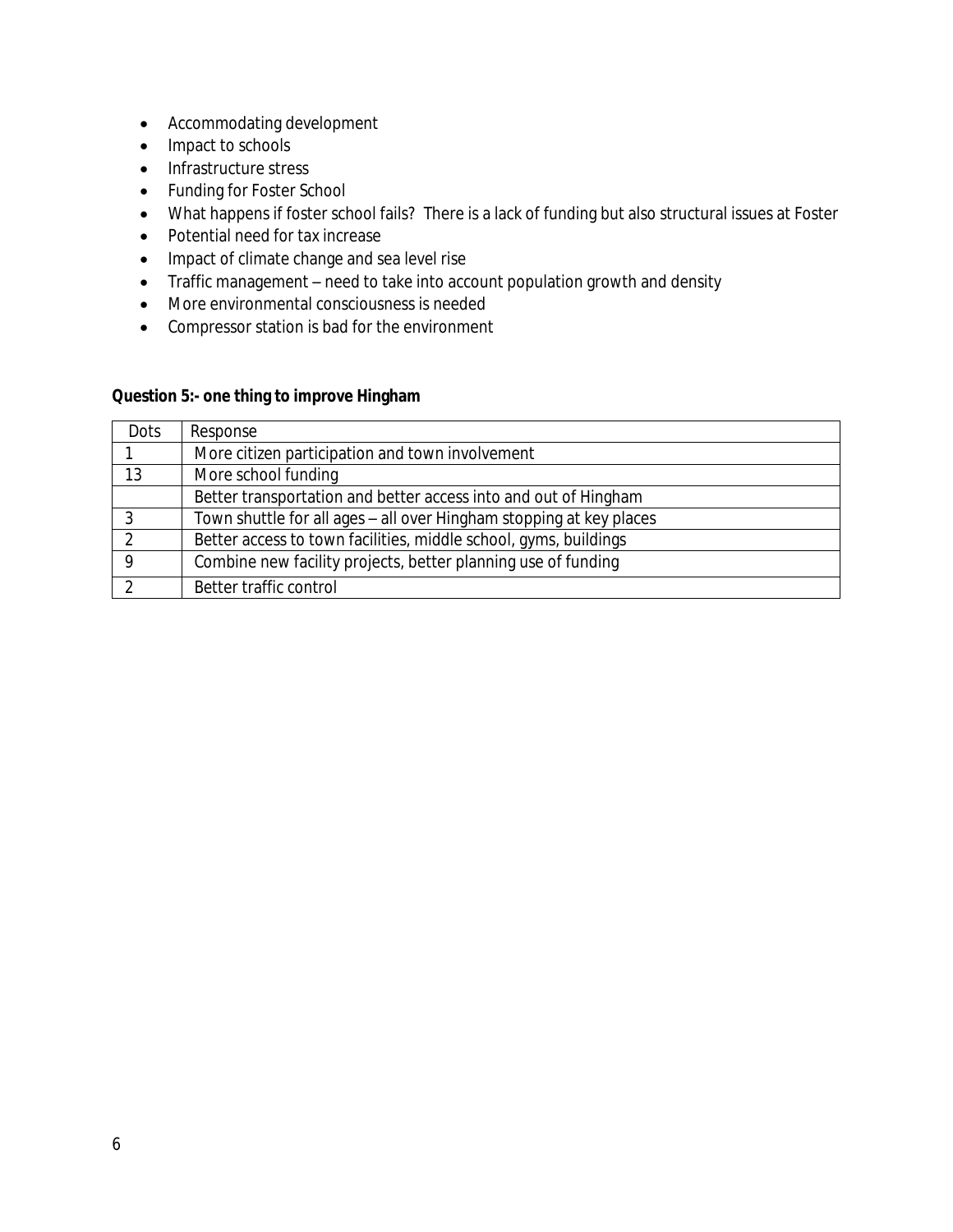## **Group 4**

#### **Question 1: Favorite Things?**

| Dots | Response                                                              |
|------|-----------------------------------------------------------------------|
|      | Bathing beach                                                         |
| 6    | Expand senior center and parking - use fields to exchange for parking |
|      | Historic center - historic preservation                               |
|      | Beauty and maintenance of main street                                 |
| 6    | Downtown has a sense of place                                         |
| 3    | Economic diversity                                                    |
| 3    | Hingham is affordable                                                 |
|      | There is a high percentage of green space                             |

## **Question 2: Least Favorite Things?**

| Dots | Response                                                                               |
|------|----------------------------------------------------------------------------------------|
| 6    | Lack of affordability for seniors                                                      |
| 3    | Economic stratification                                                                |
| 4    | Time it takes to get project approval from town hall                                   |
| 9    | Size and number of rooms for programming at senior center (they are too small and have |
|      | limited use)                                                                           |
|      | The time it takes to demolish dwellings that are eyesores                              |
|      | No parking at the senior center                                                        |
|      | Space is not used properly at town hall                                                |

## **Question 3: What's missing?**

- Grocery store downtown
- General merchandise store downtown like granites welch packer
- More fire stations built properly
- Adequate parking at town hall police station and senior center
- A link between bare cove and great esker parks
- Commercial tax base and more non-residential development
- Linden ponds own EMT service
- Sewer plant to recharge groundwater

#### **Question 4: Opportunities & Challenges?**

- Growing senior population
- Restoration of our parks and town forest is needed
- The infrastructure (land and buildings) is aging
- Public information about available services should be better and more accessible
- Traffic on main street needs to be reduced
- Access to Wompatuck via other towns should be restored/opened up
- Affordable housing stock (smaller single family) is being lost by teardowns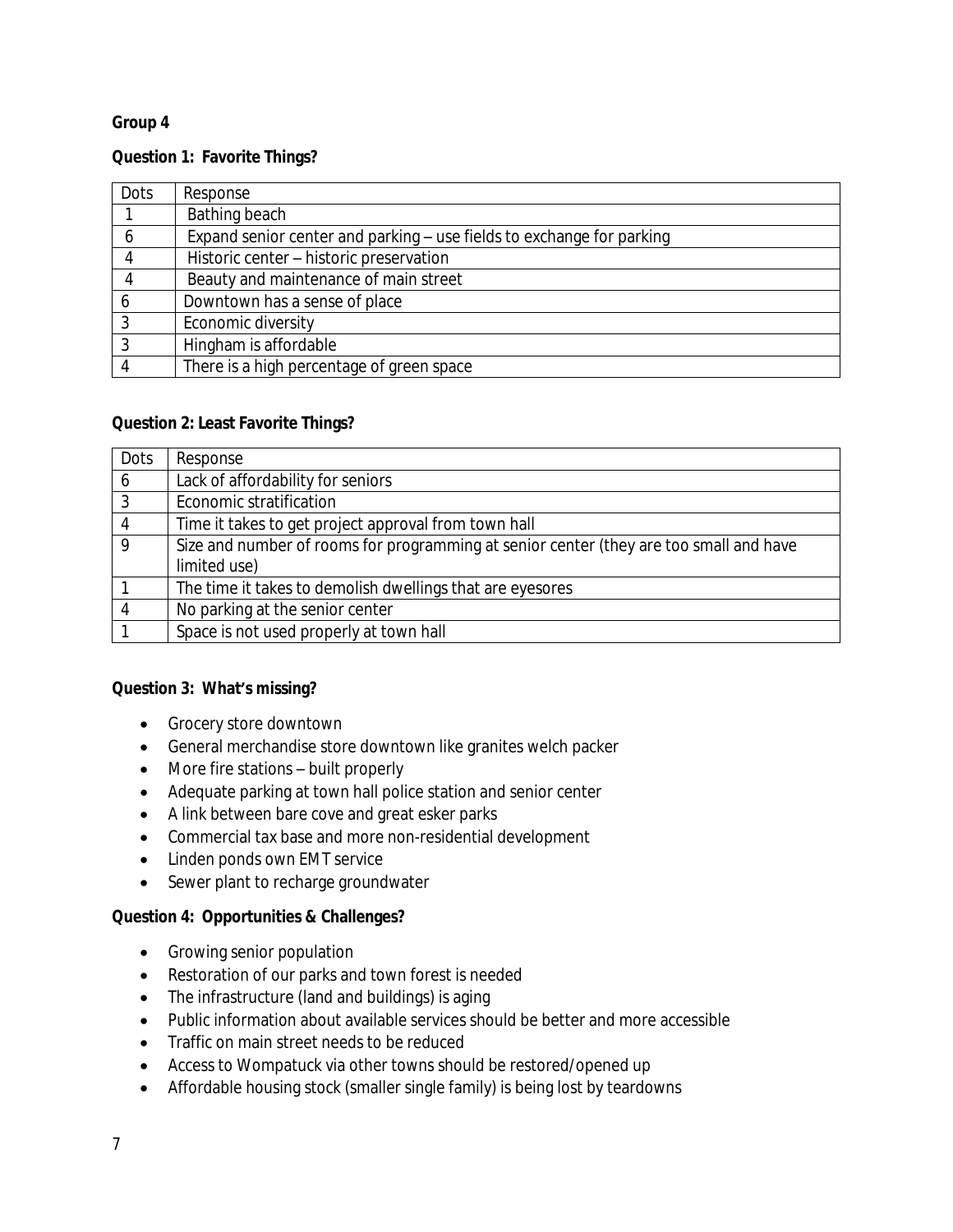# **Question 5:- one thing to improve Hingham**

| Dots | Response                                                                                     |
|------|----------------------------------------------------------------------------------------------|
| 10   | Build a new senior or intergenerational center                                               |
| 3    | Strategy for the improvement of services at 210/220 Central street                           |
| 3    | Improve transportation for seniors; Improve transportation for those without cars            |
|      | Action is required to address some of the identified needs by increasing the town budget     |
|      | Park connection between bare cove and great esker park                                       |
|      | Challenge is the budget demand to meet the needs of the schools and the needs of the         |
|      | seniors. Often in it one vs the other and both populations don't have their needs met in the |
|      | same budget.                                                                                 |
|      | Housing diversity                                                                            |
| ़    | Town meeting agenda items that affect seniors should be earlier in the evening or there      |
|      | should be a Saturday town meeting to make it accessible to all                               |
|      |                                                                                              |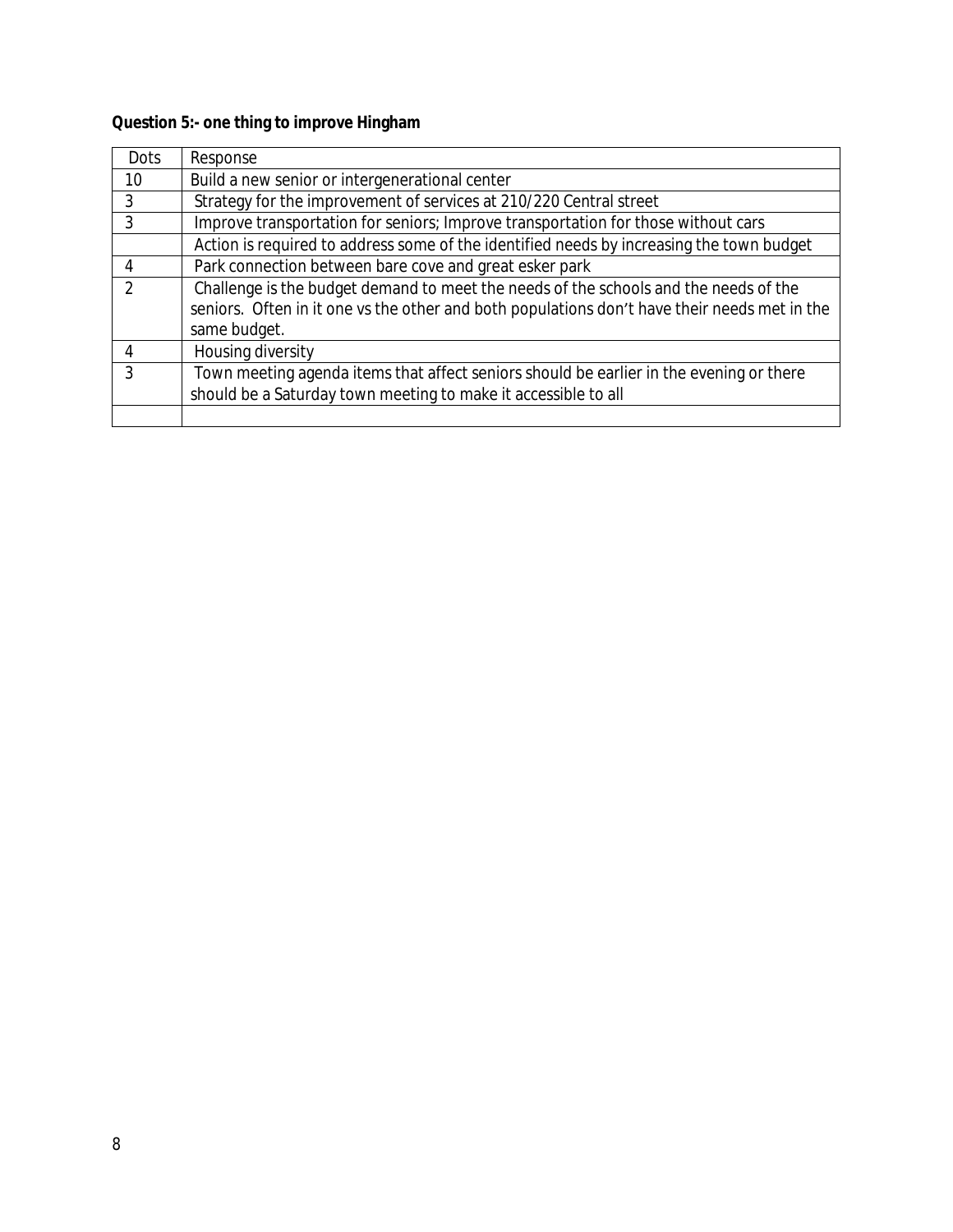# Group 5

# **Question 1: Favorite Things?**

| Dots           | Response                                                         |
|----------------|------------------------------------------------------------------|
|                | Open space                                                       |
|                | Library                                                          |
| 6              | Quality of schools                                               |
| 5              | Harbor/waterfront                                                |
|                | Highway diet plan/sidewalks                                      |
|                | Progressive - wanting to improve                                 |
|                | Historic character (existing and preservation of for the future) |
| $\overline{2}$ | Downtown Hingham                                                 |
| $\overline{2}$ | Many volunteers                                                  |
|                | Natural beauty (maintenance of) and the tree/park department     |
|                | <b>Restaurants</b>                                               |
| 2              | Traditions $-4$ <sup>th</sup> of July parade/xmas in the square  |
| $\overline{2}$ | Sports                                                           |
|                | Community involvement/engagement                                 |
| 3              | Well run town government                                         |

# **Question 2: Least Favorite Things?**

| Dots           | Response                                                    |
|----------------|-------------------------------------------------------------|
| 4              | Speeding on roads                                           |
| $\overline{2}$ | Congestion/traffic - queen Anne's corner and main street    |
| 3              | Visibility/enforcement at crosswalks                        |
|                | Lack of diversity of housing                                |
| $\overline{2}$ | Kids can't afford to move back                              |
| $\overline{2}$ | Lack of senior housing                                      |
| $\overline{2}$ | Rentals are not family friendly                             |
| $\overline{2}$ | No good public transportation in town not good coordination |
|                | Boat to Boston doesn't have weekend service in the winter   |
| $\overline{2}$ | No electric vehicle charging in public areas                |
| 4              | No year round sports facility - lack of public space        |
|                | No swimming pool                                            |
|                | Lack of harbor development infrastructure                   |
|                | Poor accessibility at the harbor and the boat house         |
|                | No lights on fields other than at the high school           |
|                |                                                             |

# **Question 3: What's missing?**

- Electric vehicle charging
- More turf fields
- Entertainment venues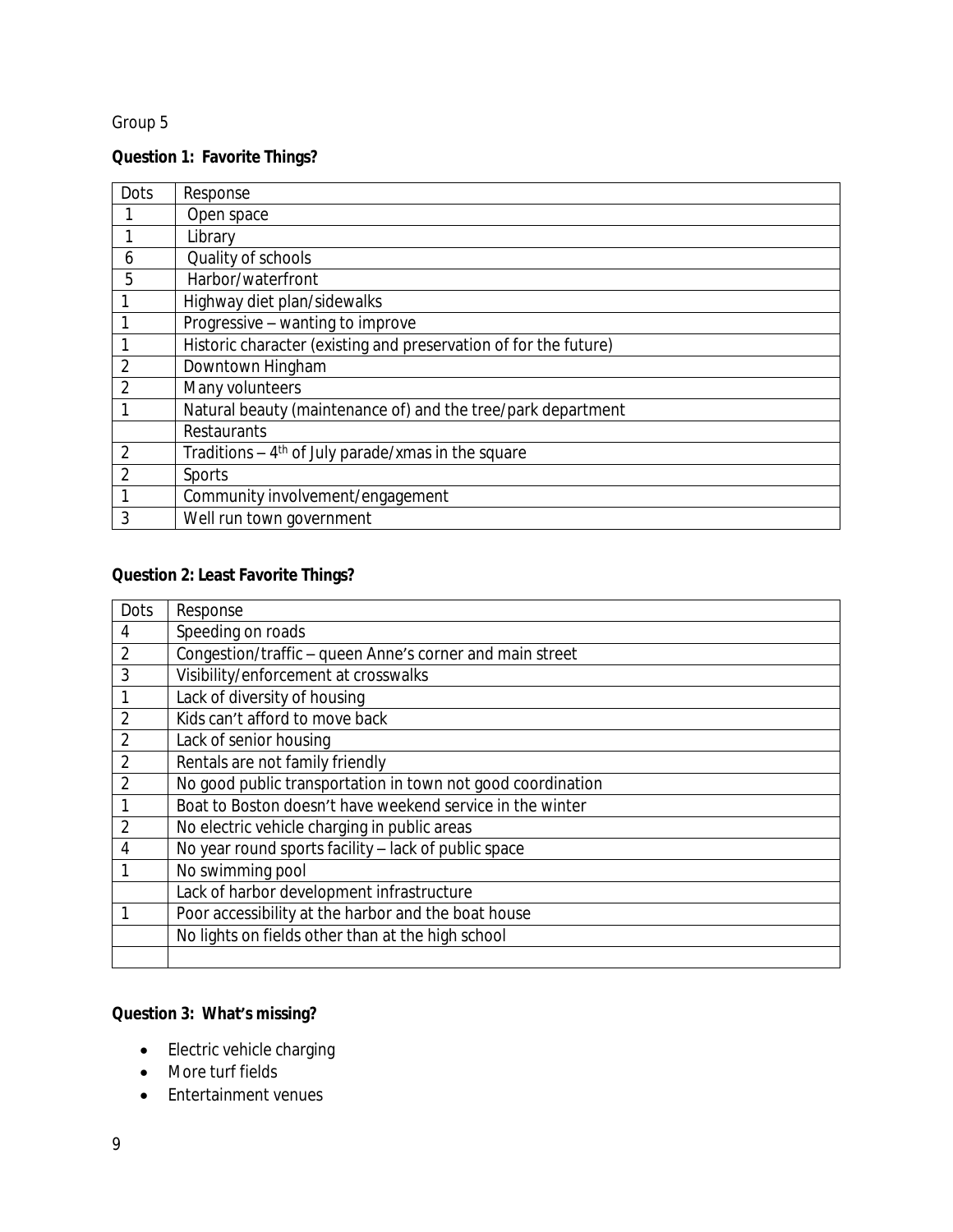Public transport intraTown

## **Question 4: Opportunities & Challenges?**

- Budgeting sensitivity is needed question of money
- Tax rate needs to be raised and/or managed depending who you talk to
- Infrastructure aging: water, sewer, utility, roads
- New building codes and green homes should be encouraged
- Age of population increasing
- Demographic changes aging population and growth of children in schools
- Diversifying the tax base residential AND commercial
- Development and redevelopment need a balanced approach from the town
- What is the maximum population in Hingham? When is enough growth enough?
- Parking downtown, fields, town hall, library all need more
- How do seniors stay in town? Can't afford it.
- How do young families afford to come to town?
- Environmental sea level rise, waterfront, protection to the shoreline
- Storm surge and high tide mitigation
- Water supply
- Water company management needs to be figured out
- Planning for solar, wind, underground electric
- Get rid of telephone poles
- Solar energy net metering for town assets. Hull has wind mills. Hingham could do solar.
- Require new development to install underground wires
- Desalinization plant jointly with Hull could help water supply
- Integrate with other south shore towns a regionalization of services
- Sewer capacity is a constraint in north Hingham. Lack of sewer in South Hingham hinders economic development
- How do we attract business, industry and workers
- Workforce to supply businesses need homes to live in
- Apply for more government grants
- Reroute commercial vehicles off residential streets
- Opportunity/benefit for town employees to receive supplemental housing benefits to help them afford to live in Hingham.

## **Question 5:- one thing to improve Hingham**

| Dots | Response                                                                          |
|------|-----------------------------------------------------------------------------------|
|      | Traffic management                                                                |
|      | Public transport                                                                  |
|      | Integration of all transportation/people movement                                 |
|      | Infrastructure: public utilities, water, sewer, roads, crosswalks, electric, etc. |

Group 6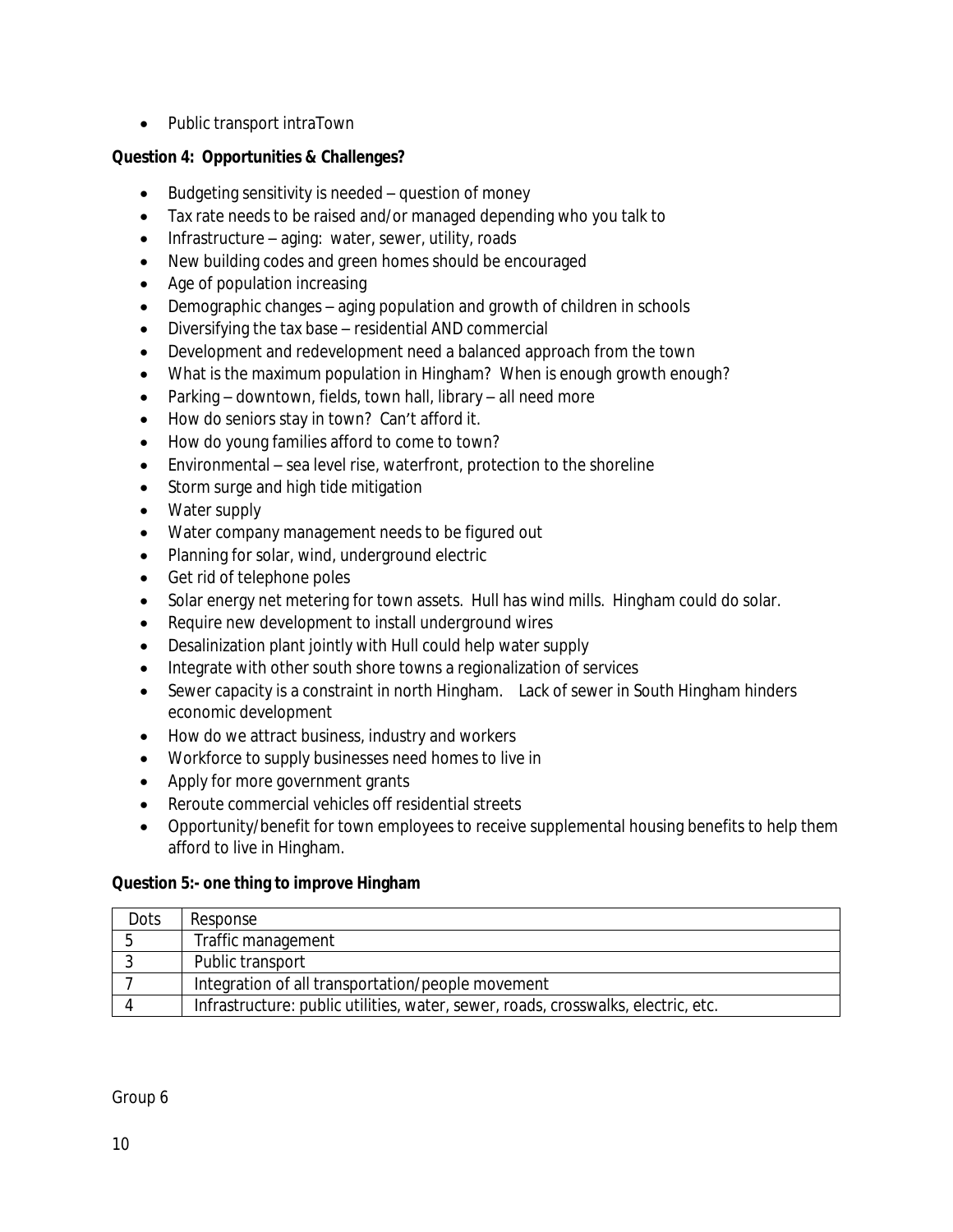#### **Question 1: Favorite Things?**

| Dots           | Response                                                                           |
|----------------|------------------------------------------------------------------------------------|
|                | Everything outdoors: green and blue                                                |
| 6              | Open space - bare cove, Wampatuck, turkey hill, country club, access to waterfront |
| h              | Historic resources and buildings                                                   |
| 3              | New England town qualities                                                         |
| 4              | Good governance                                                                    |
| $\overline{2}$ | Good resources - playgrounds, library, senior center                               |
| $\Omega$       | Volunteer tradition from all age groups with experience                            |
|                | Hmlp                                                                               |
| - 2            | schools                                                                            |

### **Question 2: Least Favorite Things?**

| Dots | Response                                                    |
|------|-------------------------------------------------------------|
| d    | Traffic - especially south Hingham                          |
| 4    | Development of the Large apartment buildings on Beal street |
|      | Teardown of small houses                                    |
| 3    | Pressure to develop south Hingham                           |
|      | Impacts on water availability                               |
| 3    | Too many banks and real estate offices                      |
|      | Access to waterfront needs improvement                      |
| 3    | Engagement of newer residents is poor                       |
|      | Senior center needs more space                              |
|      | Rec center needs more space                                 |
|      | Lack of indoor pool                                         |
|      |                                                             |
|      |                                                             |

### **Question 3: What's missing?**

- Breakfast restaurants
- Small shops downtown
- Affordable senior housing and affordable starter houses that are not apartments
- Public transportation maybe a local shuttle/bucket town bus
- Bile lanes
- Late night transportation to Boston
- $\bullet$  Minutes from town committees

## **Question 4: Opportunities & Challenges?**

#### **Challenges:**

- Climate change, droughts, severity of tides, severe storms
- Water supply with development need to educate on water use, sustainable lawns, etc.
- Infrastructure sewer and water pipes need maintenance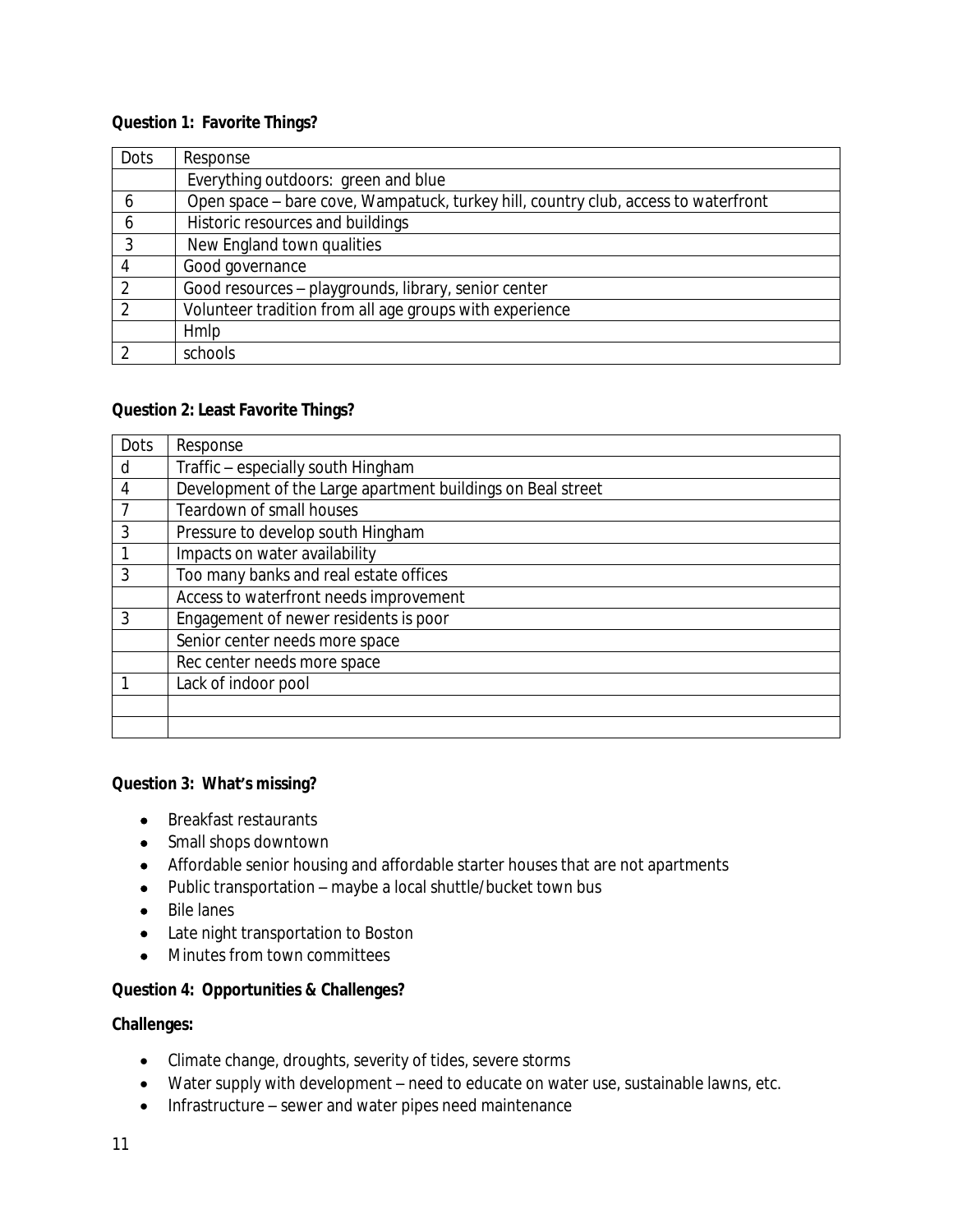- Town building maintenance need one staff position and or committee to monitor facility needs of all town buildings on an ongoing and comprehensive manner
- **•** Gentrification

Opportunities:

- Deep love of town
- Town buildings and properties are assets
- AAA bond rating
- Recycling
- More historic districting to be done
- Look at solutions from other towns
- taxes

## **Question 5: one thing to improve Hingham**

| Dots | Response                                                  |
|------|-----------------------------------------------------------|
|      | More historic districts                                   |
| 3    | 5 selectmen instead of the current 3                      |
| 8    | More intracommunity transportation                        |
|      | Find a way for kids who grew up here to come back to live |
|      | More public art                                           |
|      | Add bike lanes                                            |
| 3    | Put powerlines underground                                |
|      | Larger senior center                                      |
|      |                                                           |

Group 7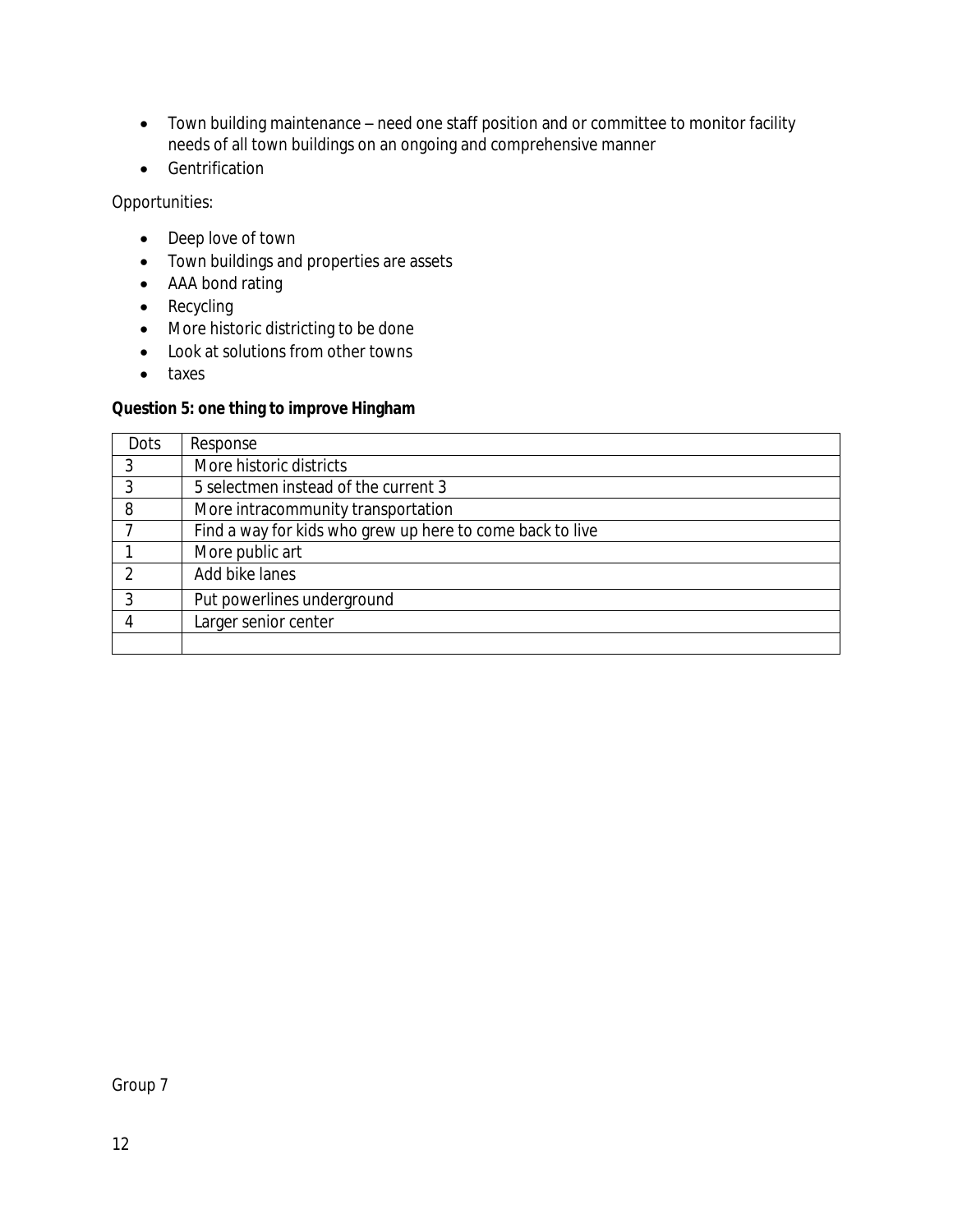### **Question 1: Favorite Things?**

| Dots           | Response                                              |
|----------------|-------------------------------------------------------|
| 5              | Streetscape                                           |
| 2              | Water and land                                        |
|                | Sense of community                                    |
|                | Convenience to boston                                 |
| $\overline{2}$ | Places - world class history in town, old ship church |
| $\overline{2}$ | <b>Historical character</b>                           |
| 5              | Volunteerism makes town what it is                    |
| $\overline{2}$ | <b>Sidewalks</b>                                      |
|                | Not like other communities                            |
| $\overline{2}$ | Town programs                                         |
|                | Senior center                                         |
|                | Police department                                     |
|                |                                                       |

#### **Question 2: Least Favorite Things?**

| Dots          | Response                                                            |
|---------------|---------------------------------------------------------------------|
| $\mathcal{P}$ | Density                                                             |
|               | New apartments                                                      |
| $\mathcal{P}$ | Design of large projects are unattractive and anti-community        |
| 2             | Change - distribution and diversity of housing                      |
|               | Economic/cultural diversity                                         |
|               | Challenge of climate change                                         |
|               | Zoning                                                              |
| っ             | Information/education of integrating buildings with landscape       |
|               | Fire hazard/warning systems                                         |
| 3             | Parks/people and how to egress when there is a fire should be clear |
|               | Dense areas of development - derby st, shipyard                     |
| 3             | Development is encroaching onto open space                          |
|               | Traffic - high school, middle street, Hingham center, route 228     |

## **Question 3: What's Missing?**

- Scenic roads
- Speed control
- Improve or consolidate outdoor recreation facility management, swimming, etc.
- Recycle center not up to others needs more space
- Rec center needs to be used by all and have programming for all accessible to all
- More vibrant community center is needed
- Evacuation route signs are needed

#### **Question 4: Opportunities & Challenges?**